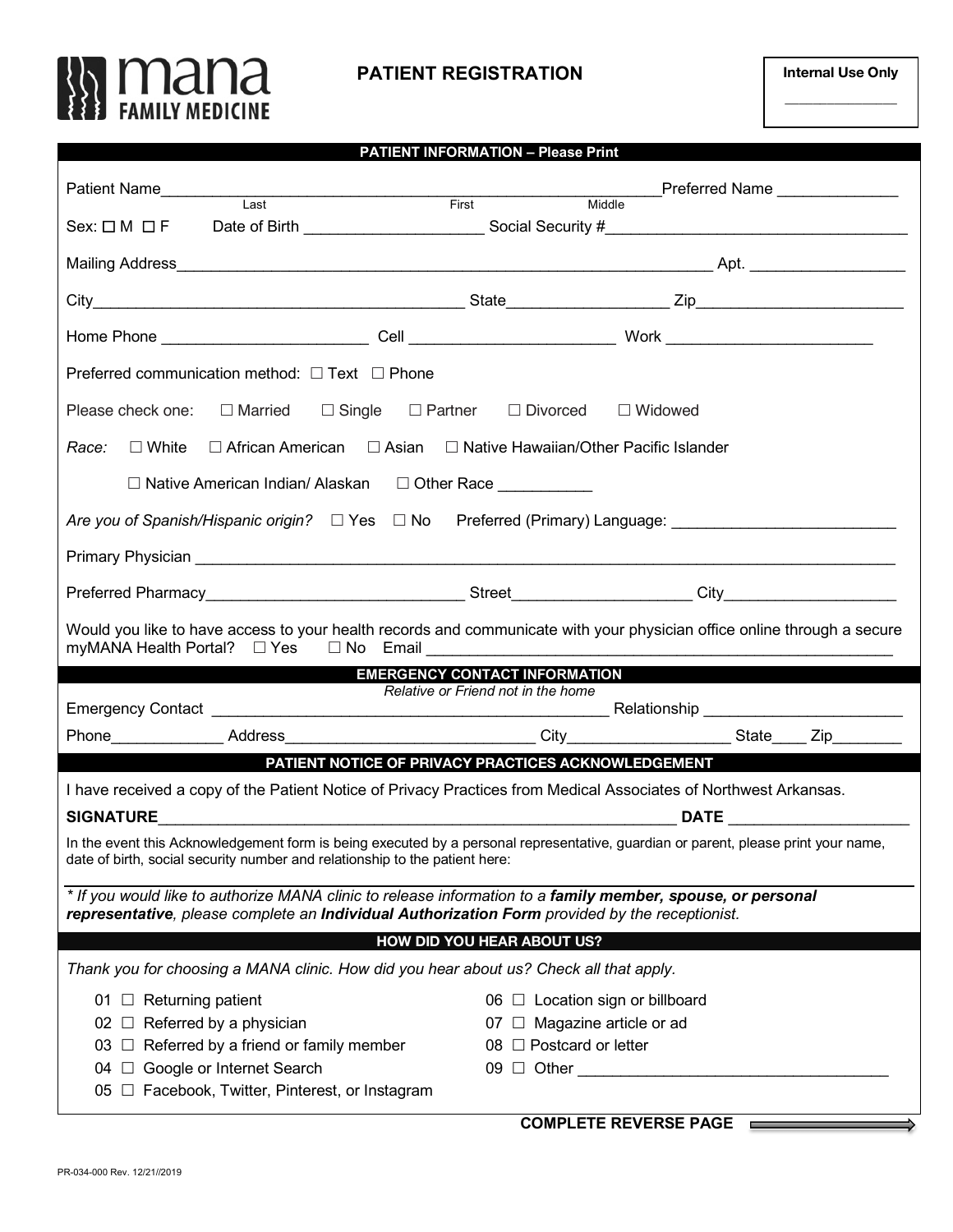|                                                                     | D.O.B.                                                                |  |  |  |  |
|---------------------------------------------------------------------|-----------------------------------------------------------------------|--|--|--|--|
|                                                                     |                                                                       |  |  |  |  |
|                                                                     |                                                                       |  |  |  |  |
|                                                                     |                                                                       |  |  |  |  |
|                                                                     |                                                                       |  |  |  |  |
|                                                                     |                                                                       |  |  |  |  |
| Please provide a copy of your insurance card to the receptionist.   |                                                                       |  |  |  |  |
|                                                                     |                                                                       |  |  |  |  |
|                                                                     |                                                                       |  |  |  |  |
|                                                                     |                                                                       |  |  |  |  |
|                                                                     |                                                                       |  |  |  |  |
| Relationship to Policy Holder: Self Spouse Child Step-Child Chier   |                                                                       |  |  |  |  |
|                                                                     |                                                                       |  |  |  |  |
|                                                                     |                                                                       |  |  |  |  |
|                                                                     |                                                                       |  |  |  |  |
| Relationship to Policy Holder: □ Self □ Spouse □ Child □ Step-Child | $\Box$ Other                                                          |  |  |  |  |
|                                                                     | PERSON RESPONSIBLE FOR PAYMENT<br><b>HEALTH INSURANCE INFORMATION</b> |  |  |  |  |

### **PATIENT AUTHORIZATION**

I hereby authorize Medical Associates of Northwest Arkansas {MANA), in its sole discretion, to seek payment of charges for all services rendered during or in connection with my medical treatment from my insurer and/or from third parties {or their insurers} who may have caused, or otherwise be liable for, the incident, injury or condition giving rise to my need for medical treatment. I understand that in the event MANA attempts to collect from those third parties, such attempts are in lieu of, or in addition to, MANA seeking payment from my current medical insurance provider. I understand and agree that any discounts which MANA has agreed to accept from my medical insurance provider will not be applied to reduce amounts payable by, or recoverable from, third parties or their insurers.

I hereby assign and authorize payment directly to MANA of all insurance benefits, sick benefits and injury benefits due because of liability of a third party and proceeds of all claims resulting from the liability of a third party to me or for my benefit unless all charges are paid in full immediately upon completion of my medical treatment. I further agree that this assignment will not be withdrawn at any time until the account is paid in full and consent to MANA's assertion of subrogation or lien rights, if necessary, to protect MANA's interest in recovering from third parties the full amount of charges for services rendered during or in connection with my medical treatment.

I agree to pay at the time of service any co-pay or amount otherwise required by my current medical insurance provider and understand that I am responsible for any amount not covered by Insurance or collected by MANA from a third party. MANA Is authorized to give information regarding me, my case and my medical treatment to my current medical Insurance provider and/or to potentially financially responsible third parties and their insurers.

**SIGNATURE**\_\_\_\_\_\_\_\_\_\_\_\_\_\_\_\_\_\_\_\_\_\_\_\_\_\_\_\_\_\_\_\_\_\_\_\_\_\_\_\_\_\_\_\_\_\_\_\_\_\_\_\_\_\_\_\_\_\_\_\_ **DATE** \_\_\_\_\_\_\_\_\_\_\_\_\_\_\_\_\_\_\_\_\_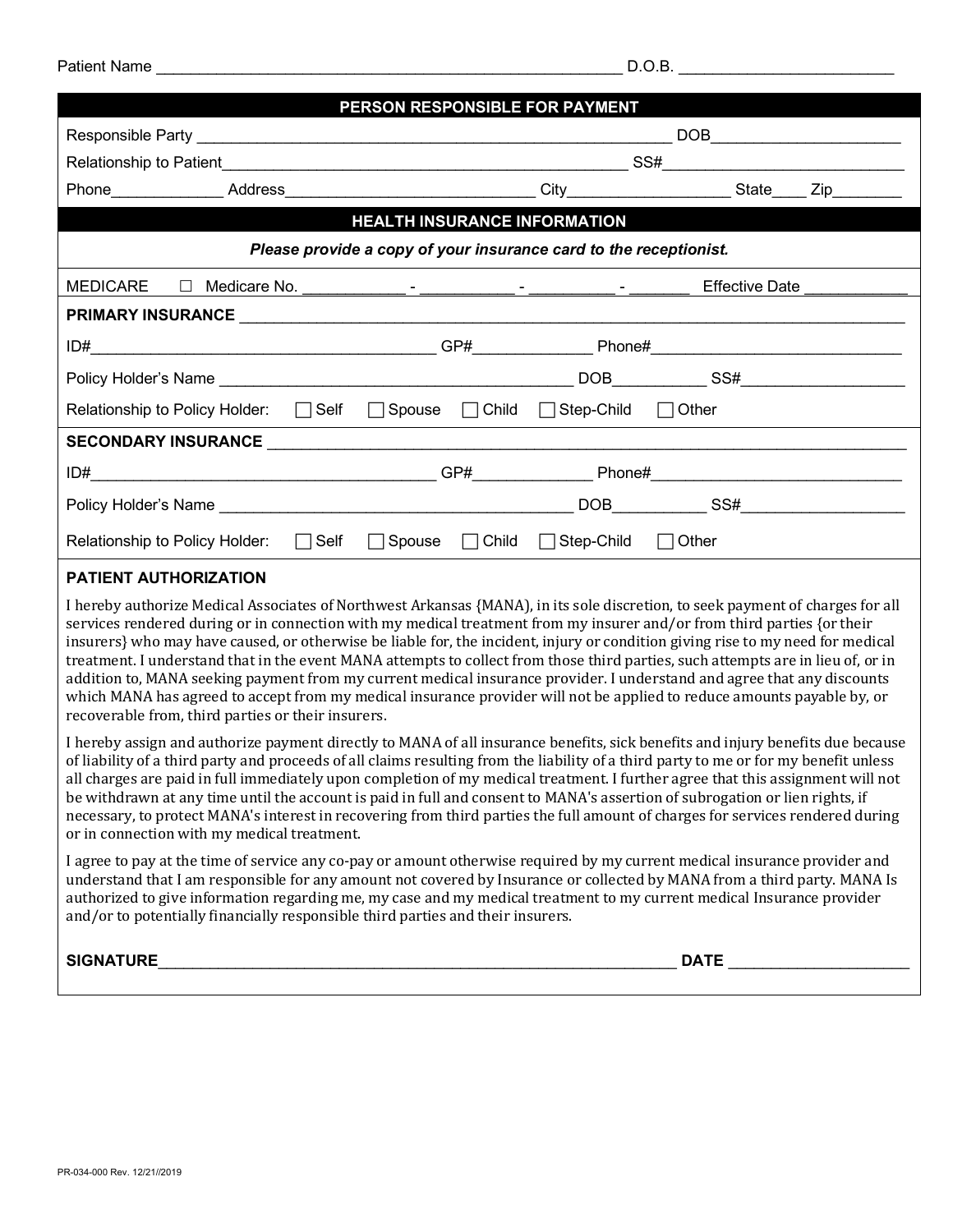

## **ADULT HEALTH HISTORY**

*Please complete the information below to the best of your knowledge to help the doctor evaluate your health. Ask for assistance at the front desk if you need help filling out this form.*

| Name                             | Date                                                                                          | Date of Birth |
|----------------------------------|-----------------------------------------------------------------------------------------------|---------------|
| Why are you visiting the doctor? | □ General Check-up or Wellness Visit □ A particular problem                                   |               |
|                                  | Do you feel that you are basically healthy? $\square$ Yes $\square$ No What is bothering you? |               |

 $\mathcal{L}_\mathcal{L} = \mathcal{L}_\mathcal{L} = \mathcal{L}_\mathcal{L} = \mathcal{L}_\mathcal{L} = \mathcal{L}_\mathcal{L} = \mathcal{L}_\mathcal{L} = \mathcal{L}_\mathcal{L} = \mathcal{L}_\mathcal{L} = \mathcal{L}_\mathcal{L} = \mathcal{L}_\mathcal{L} = \mathcal{L}_\mathcal{L} = \mathcal{L}_\mathcal{L} = \mathcal{L}_\mathcal{L} = \mathcal{L}_\mathcal{L} = \mathcal{L}_\mathcal{L} = \mathcal{L}_\mathcal{L} = \mathcal{L}_\mathcal{L}$ 

### **Family Health History**

| <b>Name</b> | <b>DOB</b> | <b>State of Health</b> | Age of<br>Death | <b>Health Conditions</b> |
|-------------|------------|------------------------|-----------------|--------------------------|
| Father:     |            |                        |                 |                          |
| Mother:     |            |                        |                 |                          |
| Siblings:   |            |                        |                 |                          |
|             |            |                        |                 |                          |
|             |            |                        |                 |                          |
| Children:   |            |                        |                 |                          |
|             |            |                        |                 |                          |
|             |            |                        |                 |                          |
|             |            |                        |                 |                          |

| Mark any diseases known to have occurred in the family with the appropriate initial: M (Mother), F (Father), |                        |                            |                    |  |  |
|--------------------------------------------------------------------------------------------------------------|------------------------|----------------------------|--------------------|--|--|
| GM (grandmother), GF (grandfather), A (aunt), U (uncle), C (cousin), B (brother), S (sister).                |                        |                            |                    |  |  |
| Alzheimer                                                                                                    | Cancer                 | Hearing Prob.              | Obesity            |  |  |
| Asthma                                                                                                       | Stroke                 | Cholesterol                | <b>Blood Clots</b> |  |  |
| Alcoholism                                                                                                   | Depression             | <b>High Blood Pressure</b> | Kidney Prob.       |  |  |
| <b>Blood Disease</b>                                                                                         | Developmental Problems | <b>Mental Disease</b>      | <b>Seizures</b>    |  |  |
| Sickle Cell<br>Coronary Artery Dis.<br><b>Migraines</b><br><b>Diabetes</b>                                   |                        |                            |                    |  |  |

### **About You:**

| Education: DElementary D High School DGED DCollege DGraduate School DTech School DTrade School                                                                                                                                 |  |  |  |  |  |
|--------------------------------------------------------------------------------------------------------------------------------------------------------------------------------------------------------------------------------|--|--|--|--|--|
|                                                                                                                                                                                                                                |  |  |  |  |  |
| Marital Status: DSingle DMarried DWidowed DDivorced Live with: D Your Family D Alone                                                                                                                                           |  |  |  |  |  |
| Tobacco Use: Type: □ Cigarettes □ Smokeless Tobacco                                                                                                                                                                            |  |  |  |  |  |
|                                                                                                                                                                                                                                |  |  |  |  |  |
| □ Never     □ Former, how much? __________  □ User - current status unknown   □ Unknown                                                                                                                                        |  |  |  |  |  |
|                                                                                                                                                                                                                                |  |  |  |  |  |
|                                                                                                                                                                                                                                |  |  |  |  |  |
|                                                                                                                                                                                                                                |  |  |  |  |  |
| Allergic to any medications? The solution of the state of the state of the state of the state of the state of the state of the state of the state of the state of the state of the state of the state of the state of the stat |  |  |  |  |  |
| Medications: Please list medications you take regularly and the dosage.                                                                                                                                                        |  |  |  |  |  |
|                                                                                                                                                                                                                                |  |  |  |  |  |
|                                                                                                                                                                                                                                |  |  |  |  |  |
|                                                                                                                                                                                                                                |  |  |  |  |  |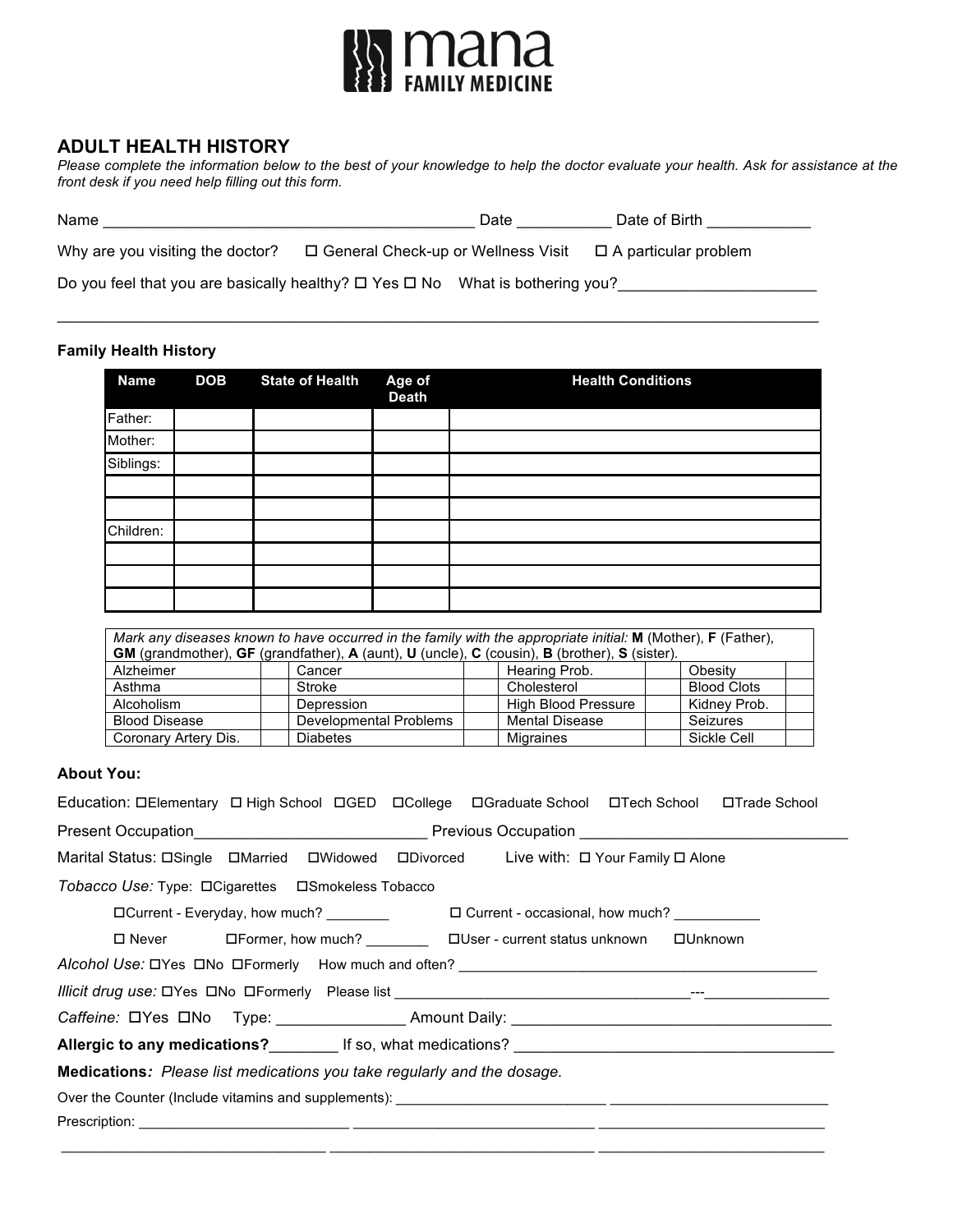# **Your Health History**

**Medical Conditions:** □ Rheumatic Fever □ Kidney Trouble □ Prolonged Fever □ Heart Trouble  $\Box$  Other  $\Box$ 

| <b>Operations</b> | Type or Cause | Where and When |
|-------------------|---------------|----------------|
| <b>Injuries</b>   | Type or Cause | Where and When |
|                   |               |                |

When and Where\_\_\_\_\_\_\_\_\_\_\_\_\_\_\_\_\_\_\_\_\_\_\_\_\_\_\_\_\_\_\_\_\_\_\_\_\_\_\_\_\_\_\_\_\_\_\_\_\_\_\_\_\_\_\_\_\_\_\_\_\_\_\_\_\_\_\_\_\_\_

Please mark "yes" to anything you have experienced recently or frequently: Please answer each question. Any left blank will be considered negative in your medical record.

|                                          | N | When |                                              | N | When |
|------------------------------------------|---|------|----------------------------------------------|---|------|
| General:                                 |   |      | Gastrointestinal:                            |   |      |
| Feel anxious, depressed, or<br>irritable |   |      | Recent change in bowel<br>habits             |   |      |
| Nervous breakdown                        |   |      | Diarrhea                                     |   |      |
| Fever, chills, night sweats              |   |      | Frequent indigestion or gas                  |   |      |
| Skin:                                    |   |      | Genitourinary:                               |   |      |
| Skin rashes                              |   |      | Blood in urine                               |   |      |
| Eyes, Ears, Nose, Throat:                |   |      | Burning when you pass urine                  |   |      |
| Severe or frequent headaches             |   |      | Sexually transmitted disease                 |   |      |
| Hearing trouble                          |   |      | Musculoskeletal:                             |   |      |
| Goiter or thyroid trouble                |   |      | Arthritis                                    |   |      |
| Vision trouble                           |   |      | Health Changes:                              |   |      |
| Respiratory:                             |   |      | Has your weight changed in<br>the past year? |   |      |
| Shortness of breath                      |   |      | Approximate weight 1 year<br>ago             |   |      |
| Asthma                                   |   |      | Other:                                       |   |      |
| Cough                                    |   |      | Excessive thirst                             |   |      |
| Cardiovascular:                          |   |      | Swollen glands                               |   |      |
| Heart trouble                            |   |      | Hay fever or allergies                       |   |      |
| Pain in chest                            |   |      |                                              |   |      |

#### **For Women**

| Are you currently pregnant? $\Box$ Yes $\Box$ No Pregnancies(#):                       | Miscarriages: | Living children |
|----------------------------------------------------------------------------------------|---------------|-----------------|
| Age when menstrual periods began                                                       | and ended     |                 |
| Are periods regular? DYes DNo Excess flow? DYes DNo Spotting between Periods: DYes DNo |               |                 |

**Patient Signature** \_\_\_\_\_\_\_\_\_\_\_\_\_\_\_\_\_\_\_\_\_\_\_\_\_\_\_\_\_\_\_\_\_\_\_\_\_\_\_\_\_\_\_\_\_\_\_ **Date** \_\_\_\_\_\_\_\_\_\_\_\_\_\_\_\_\_

*Office Use*  $\overline{\phantom{a}}$  $\overline{\phantom{a}}$  $\overline{\phantom{a}}$ \_\_\_\_\_\_\_\_  $\overline{\phantom{a}}$  $\overline{\phantom{a}}$ \_\_\_\_\_\_\_\_  $\overline{\phantom{a}}$  $\overline{\phantom{a}}$  $\overline{\phantom{a}}$  $\overline{\phantom{a}}$  $\overline{\phantom{a}}$  $\overline{\phantom{a}}$ \_\_\_\_\_\_\_\_  $\overline{\phantom{a}}$  $\overline{\phantom{a}}$  $\overline{\phantom{a}}$  $\overline{\phantom{a}}$ \_\_\_\_\_\_\_\_  $\overline{\phantom{a}}$ \_\_\_\_\_\_\_\_  $\overline{\phantom{a}}$  $\overline{\phantom{a}}$  $\overline{\phantom{a}}$  $\overline{\phantom{a}}$ \_\_\_\_\_\_\_\_ \_\_\_\_\_\_\_\_  $\overline{\phantom{a}}$ \_\_\_\_\_\_\_\_  $\overline{\phantom{a}}$ \_\_\_\_\_\_\_\_  $\overline{\phantom{a}}$  $\overline{\phantom{a}}$  $\overline{\phantom{a}}$  $\overline{\phantom{a}}$ \_\_\_\_\_\_\_\_  $\overline{\phantom{a}}$ \_\_\_\_\_\_\_\_  $\overline{\phantom{a}}$  $\overline{\phantom{a}}$  $\overline{\phantom{a}}$  $\overline{\phantom{a}}$  $\overline{\phantom{a}}$  $\overline{\phantom{a}}$ \_\_\_\_\_\_\_\_ \_\_\_\_\_\_\_\_  $\overline{\phantom{a}}$ \_\_\_\_\_\_\_\_  $\overline{\phantom{a}}$  $\overline{\phantom{a}}$  $\overline{\phantom{a}}$  $\overline{\phantom{a}}$ \_\_\_\_\_\_\_\_  $\overline{\phantom{a}}$ \_\_\_\_\_\_\_\_  $\overline{\phantom{a}}$  $\overline{\phantom{a}}$  $\overline{\phantom{a}}$  $\overline{\phantom{a}}$ \_\_\_\_\_\_\_\_  $\overline{\phantom{a}}$  $\overline{\phantom{a}}$ \_\_\_\_\_\_\_\_  $\overline{\phantom{a}}$  $\overline{\phantom{a}}$  $\overline{\phantom{a}}$  $\overline{\phantom{a}}$  $\overline{\phantom{a}}$  $\overline{\phantom{a}}$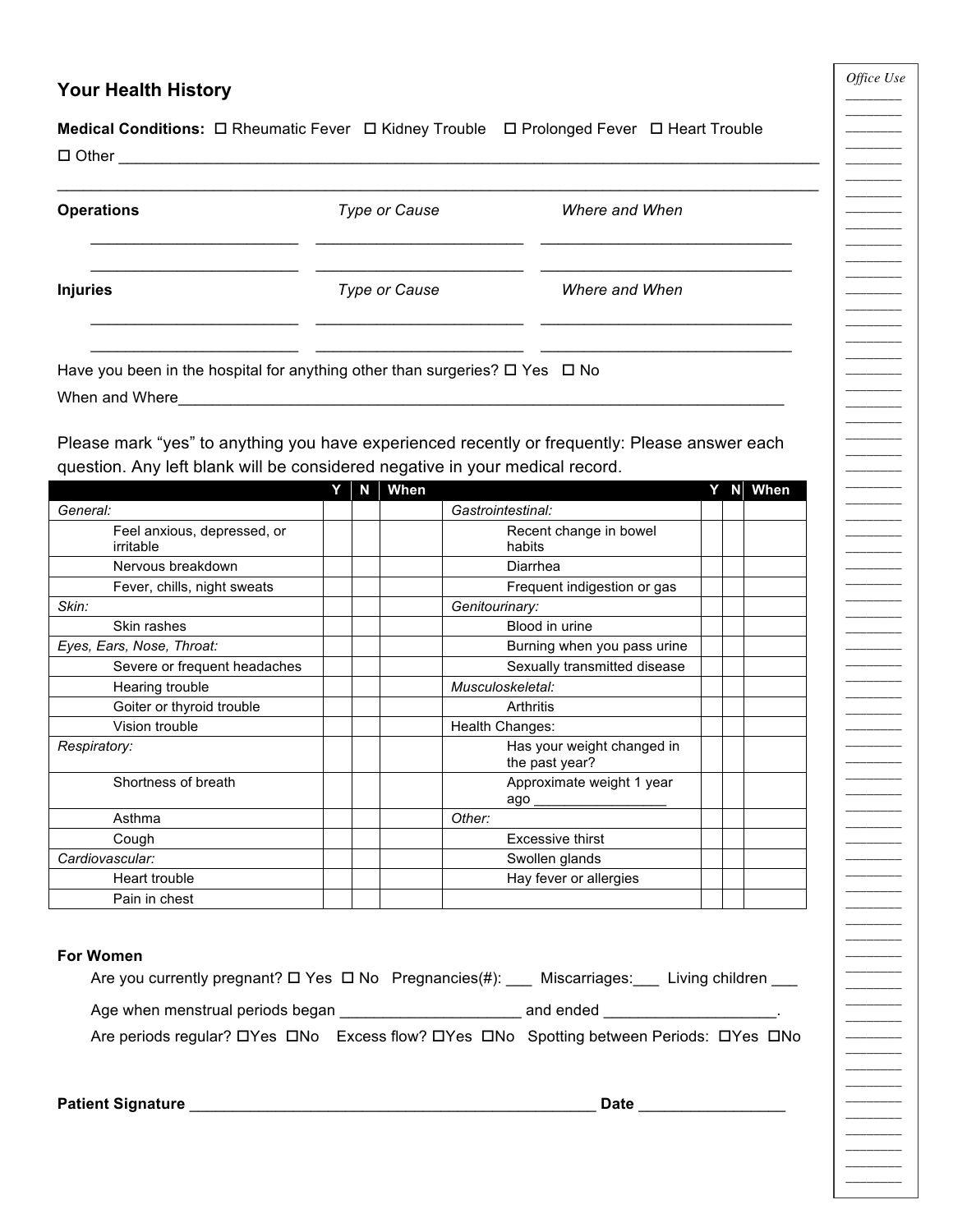

medical associates

Medical Associates of Northwest Arkansas (MANA)

# **Notice of Privacy Practices**

Your Information. Your Rights. Our Responsibilities.

This notice describes how medical information about you may be used and disclosed and how you can get access to this information. **Please review it carefully.**

# **Your Rights**

#### **When it comes to your health information, you have**

**certain rights.** This section explains your rights and some of our responsibilities to help you.

#### **Get an electronic or paper copy of your medical record**

- You can ask to see or get an electronic or paper copy of your medical record and other health information we have about you. Ask us how to do this.
- We will provide a copy or a summary of your health information, usually within 30 days of your request. We may charge a reasonable, cost-based fee.

#### **Ask us to correct your medical record**

- You can ask us to correct health information about you that you think is incorrect or incomplete. Ask us how to do this.
- We may say "no" to your request, but we'll tell you why in writing within 60 days.

### **Request confidential communications**

- You can ask us to contact you in a specific way (for example, home or office phone) or to send mail to a different address.
- We will say "yes" to all reasonable requests.

### **Ask us to limit what we use or share**

- You can ask us not to use or share certain health information for treatment, payment, or our operations. We are not required to agree to your request, and we may say "no" if it would affect your care.
- If you pay for a service or health care item out-ofpocket in full, you can ask us not to share that information for the purpose of payment or our operations with your health insurer. We will say "yes" unless a law requires us to share that information.

#### **Get a list of those with whom we've shared information**

- You can ask for a list (accounting) of the times we've shared your health information for six years prior to the date you ask, who we shared it with, and why.
- We will include all the disclosures except for those about treatment, payment, and health care operations, and certain other disclosures (such as any you asked us to make). We'll provide one accounting a year for free but will charge a reasonable, costbased fee if you ask for another one within 12 months.

#### **Get a copy of this privacy notice**

You can ask for a paper copy of this notice at any time, even if you have agreed to receive the notice electronically. We will provide you with a paper copy promptly.

#### **Choose someone to act for you**

- If you have given someone medical power of attorney or if someone is your legal guardian, that person can exercise your rights and make choices about your health information.
- We will make sure the person has this authority and can act for you before we take any action.

#### **File a complaint if you feel your rights are violated**

- You can complain if you feel we have violated your rights by contacting us using the information on page the next page (2) / back page.
- You can file a complaint with the U.S. Department of Health and Human Services Office for Civil Rights by sending a letter to 200 Independence Avenue, S.W., Washington, D.C. 20201, calling 1-877-696-6775, or visiting

**www.hhs.gov/ocr/privacy/hipaa/complaints/.**

• We will not retaliate against you for filing a complaint.

# **Your Choices**

#### **For certain health information, you can tell us your**

**choices about what we share.** If you have a clear preference for how we share your information in the situations described below, talk to us. Tell us what you want us to do, and we will follow your instructions.

In these cases, you have both the right and choice to tell us to:

- Share information with your family, close friends, or others involved in your care
- Share information in a disaster relief situation
- Include your information in a hospital directory

*If you are not able to tell us your preference, for example if you are unconscious, we may go ahead and share your information if we believe it is in your best interest. We may also share your information when needed to lessen a serious and imminent threat to health or safety.*

In these cases we never share your information unless you give us written permission:

- Marketing purposes
- Sale of your information

• Most sharing of psychotherapy notes In the case of fundraising:

We may contact you for fundraising efforts, but you can tell us not to contact you again.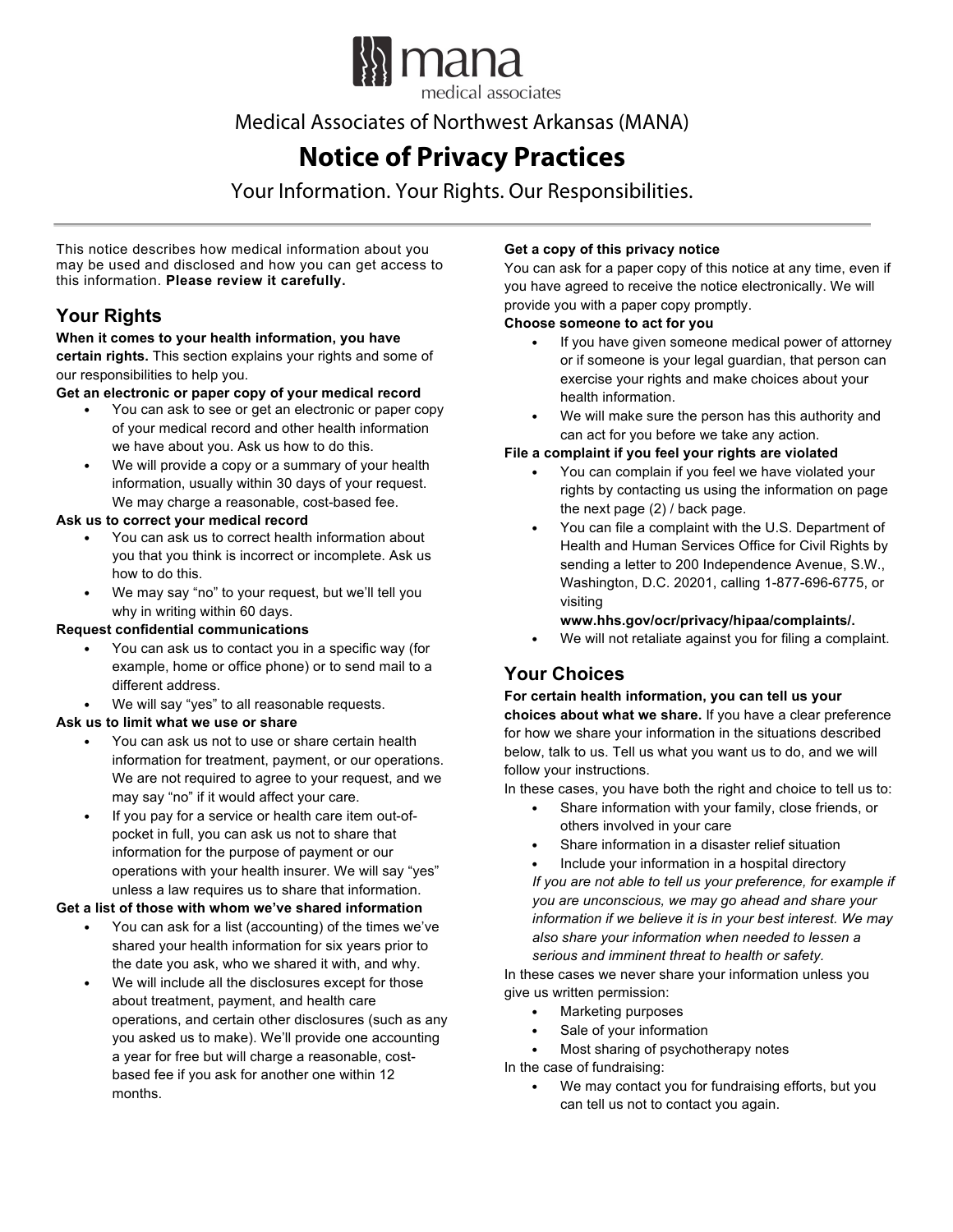## **Our Uses and Disclosures**

### **How do we typically use or share your health information?**

We typically use or share your health information in the following ways.

### **Treat you**

We can use your health information and share it with other professionals who are treating you.

*Example: A doctor treating you for an injury asks another doctor about your overall health condition.*

### **Run our organization**

We can use and share your health information to run our practice, improve your care, and contact you when necessary.

*Example: We use health information about you to manage your treatment and services.* 

### **Bill for your services**

We can use and share your health information to bill and get payment from health plans or other entities.

*Example: We give information about you to your health insurance plan so it will pay for your services.* 

### **How else can we use or share your health information?**

We are allowed or required to share your information in other ways – usually in ways that contribute to the public good, such as public health and research. We have to meet many conditions in the law before we can share your information for these purposes. For more information see:

#### www.hhs.gov/ocr/privacy/hipaa/understanding/consumers/inde x.html**.**

### **Help with public health and safety issues**

We can share health information about you for certain situations such as:

- Preventing disease
- Helping with product recalls
- Reporting adverse reactions to medications
- Reporting suspected abuse, neglect, or domestic violence
- Preventing or reducing a serious threat to anyone's health or safety

### **Do research**

We can use or share your information for health research. **Comply with the law**

We will share information about you if state or federal laws require it, including with the Department of Health and Human Services if it wants to see that we're complying with federal privacy law.

### **Respond to organ and tissue donation requests**

We can share health information about you with organ procurement organizations.

#### **Work with a medical examiner or funeral director** We can share health information with a coroner, medical examiner, or funeral director when an individual dies.

### **Address workers' compensation, law enforcement, and other government requests**

We can use or share health information about you:

- For workers' compensation claims
- For law enforcement purposes or with a law enforcement official
- With health oversight agencies for activities authorized by law
- For special government functions such as military, national security, and presidential protective services

### **Respond to lawsuits and legal actions**

We can share health information about you in response to a court or administrative order, or in response to a subpoena.

*We do not market or sell personal information.* 

*We do not create or maintain psychotherapy notes at this practice.* 

### **Our Responsibilities**

- We are required by law to maintain the privacy and security of your protected health information.
- We will let you know promptly if a breach occurs that may have compromised the privacy or security of your information.
- We must follow the duties and privacy practices described in this notice and give you a copy of it.
- We will not use or share your information other than as described here unless you tell us we can in writing. If you tell us we can, you may change your mind at any time. Let us know in writing if you change your mind.

### For more information see:

#### www.hhs.gov/ocr/privacy/hipaa/understanding/consumers/notic epp.html**.**

### **Changes to the Terms of this Notice**

We can change the terms of this notice, and the changes will apply to all information we have about you. The new notice will be available upon request, in our office, and on our web site.

#### **Medical Associates of Northwest Arkansas (MANA) Privacy Officer:**

Paula Maxwell, Chief Operating Officer 3383 N. MANA Court, Suite 201 Fayetteville, AR, 72703 Phone: (479) 571-6780 Email: privacyofficer@mana.md

Effective Date: September 23, 2013